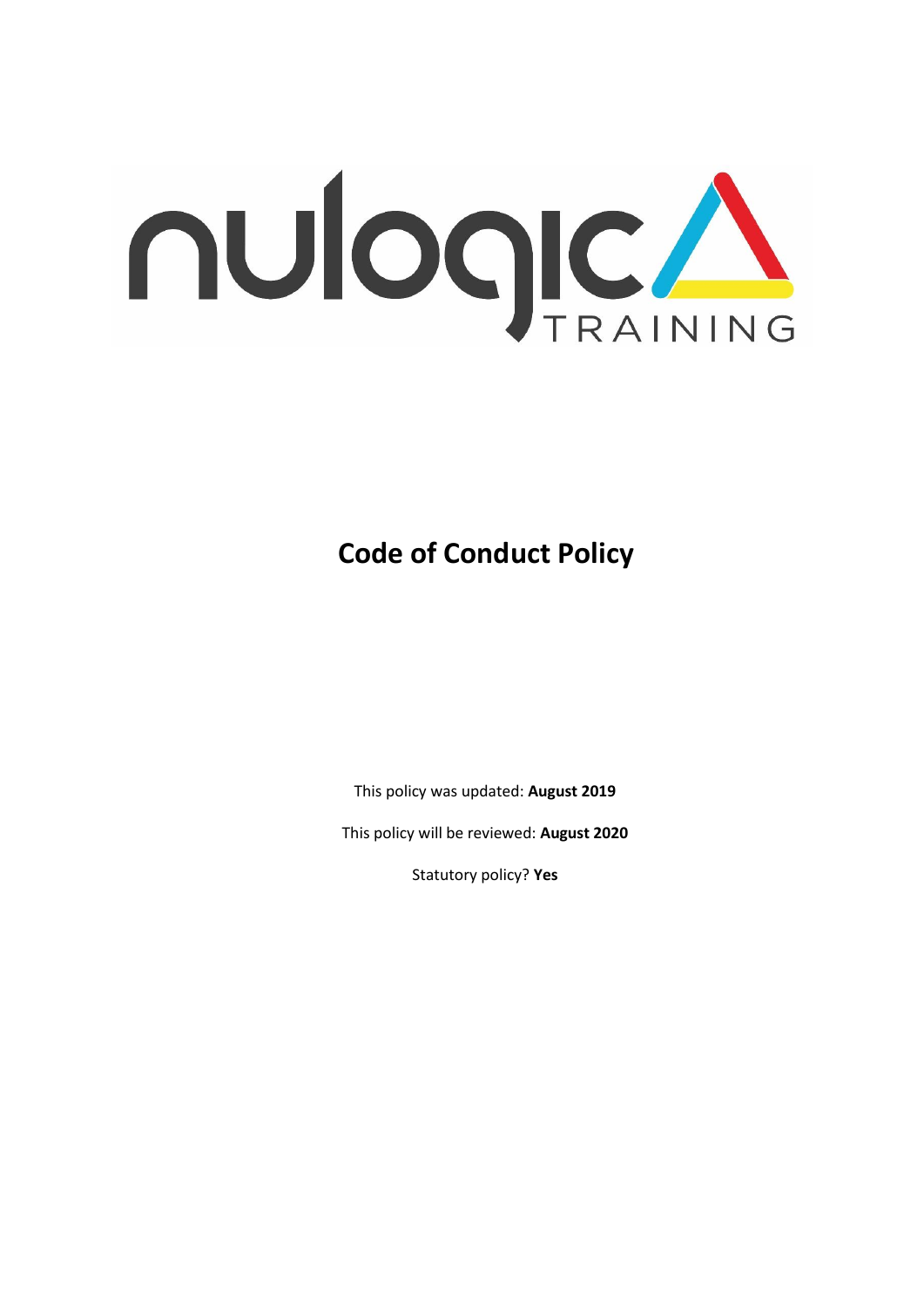#### **1 Introduction**

**1.1** This policy sets out clear guidance on the standards of behaviour expected from all staff at Nulogic Training. The values underlying the guidance aim to encourage staff to achieve the highest possible standards of conduct and minimise the risk of inappropriate conduct occurring.

**1.2** Nulogic staff are in a unique position of trust and influence as role models for learners/students. Therefore, staff must adhere to behaviour that sets a good example to all learners/students within the provision.

**1.3** Staff also have an individual responsibility to maintain their reputation and the reputation of the company, both inside and outside working hours and work setting.

**1.4** This policy applies to all staff and volunteers throughout our company regardless of their position, role or responsibility. References to 'staff' throughout the policy relate to all of the following groups:

All members of staff Volunteers Sub contract workers Student placements and apprentices.

**1.5** Nulogic require that all staff have read and agree to comply with this policy.

**1.6** Breach or failure to observe this policy will result in action being taken under Nulogic's disciplinary procedures including, but not limited to, dismissal.

**1.7** This code of conduct is not an exhaustive list of acceptable and unacceptable standards of behaviour. In situations where guidance does not exist in this policy, staff are expected to exercise their professional judgement and act in the best interests of the learners and the company.

#### **2 Professional Behaviour and Conduct**

**2.1** Staff are expected to demonstrate the highest possible standards of personal and professional conduct and behaviour and consistently act with honesty and integrity. Nulogic expect staff to treat each other, learners, parents and the wider community with dignity and respect at all times.

**2.2** Staff must act in accordance with their duty of care to learners and ensure that the safety and welfare of learners are accorded the highest priority.

**2.3** Staff should show fairness in their treatment of learners and avoid behaviours such as embarrassing or humiliating, making jokes at the expense of learners, discriminating against or favouring learners and sarcasm.

**2.4** Staff must have regard for the ethos and values of Nulogic and must not do or say anything which may bring the company into disrepute. Staff should act in accordance with the provision's policies and procedures at all times.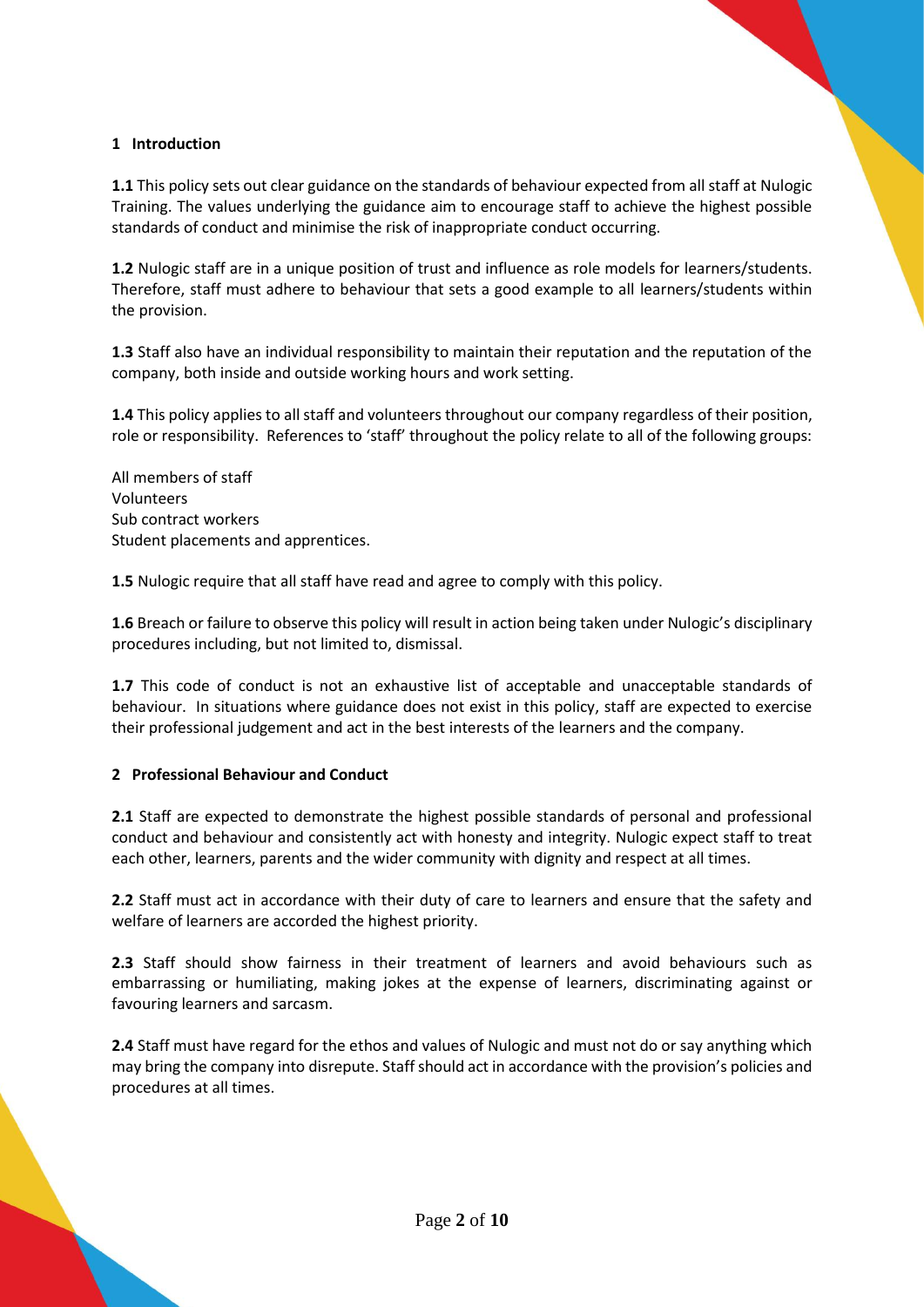#### **3 Dress Code**

**3.1** We follow a uniformed dress policy at all times, within your contracted hours and designated casual dress days. However, on these days, it is important that our staff dress in such a way that colleagues are not offended. Staff in client facing roles, or who will be meeting clients on a particular day, will be required to dress in professional attire. Your line manager, who is in charge of personnel, will be able to give employees guidance on what is appropriate dress for their particular role. Hair must be kept clean and tidy. Hair styles should be conservative and appropriate for the standards of a professional working environment.

**3.2** If an employee has specific dress requirements which fall outside this policy (e.g. due to religious or cultural requirements), he/she must inform their manager.

#### **4 Smoking, Alcohol and other Substances**

**4.1** Smoking will be permitted only outside the provision but not outside the front entrances of the building or any entrances or areas commonly used by members of the public. Employees who wish to smoke during the working day may be permitted reasonable breaks on agreement with his/her line manager (or a Director if the employee is a line manager) provided that this will not prevent them from satisfactorily undertaking their work duties and responsibilities. Time lost to breaks that are unrelated to work activity should be made up as necessary. This applies equally to smokers and nonsmokers.

**4.2** All members of staff should be fit and capable of performing all their duties and responsibilities on arrival at work.

#### **Staff must not:**

**4.3** Bring alcohol or controlled substances onto, or consume alcohol or drugs on, our provision at any time.

**4.4** Drink alcohol or take drugs if they are required to drive in the course of performing their duties.

**4.5** Drink alcohol or take drugs during their working day, whilst on breaks or at lunchtime.

- **4.6** Drink alcohol or take drugs whilst they are on operational standby or when undertaking on-call duties.
- **4.7** Drink alcohol or take drugs at meetings, conferences, exhibitions or media or social events taking place during the working day whether on our premises or at another site.

#### **5 Personal Relationships at Work**

**5.1** We recognise that employees who work together may form personal friendships and, in some cases, close personal relationships. We do not, as a general rule, wish to interfere with such personal friendships and relationships. However, we must also ensure that employees continue to behave in an appropriate, professional and responsible manner at work, and that they continue to fulfil their job duties both diligently and effectively. These rules are therefore aimed at striking a balance between employees' right to a private life, and our right to protect our business interests.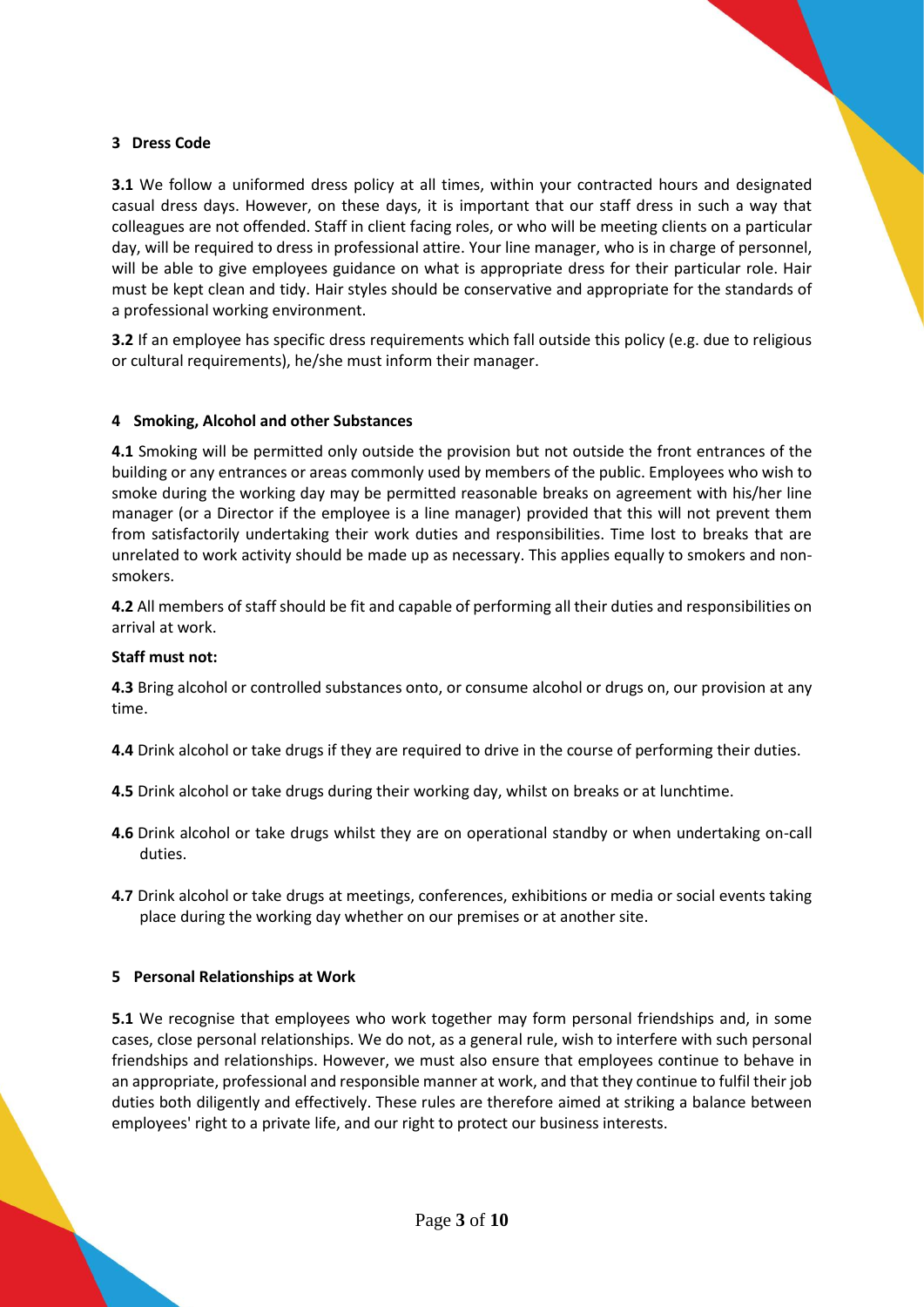**5.2** The following rules apply to employees embarking on close personal relationships at work, whether the relationship is with a fellow worker, client, customer, supplier or contractor:

**5.3** An employee must not allow his/her relationship to influence his/her conduct at work. Intimate behaviour during normal working hours or on employer or client premises is prohibited. This includes, but is not limited to, holding hands, other close physical contact, discussions of a sexual nature or kissing. If an employee embarks on a relationship with another employee in his/her department, he/she should declare this to his/her line manager as soon as reasonably practicable.

 **5.4** If an employee is a manager and he/she embarks on a relationship with a more junior member of staff, he/she should declare this to a Director as soon as reasonably practicable. This is particularly important if he/she is the line manager of the employee, because of the risk of the junior employee being afforded more favourable treatment, or less favourable treatment if the relationship subsequently breaks down. In order to avoid a situation where he/she has managerial authority over a junior member of staff with whom he/she is having a relationship, we reserve the right to elect to transfer one or both the employees to a job in another department, either on a temporary basis or permanently. We will first consult with both the employees to try and reach an amicable agreement on transfer.

**5.5** If an employee begins a relationship with a client, customer, supplier or contractor and his/her relationship allows the potential for him/her to abuse his/her level of authority, he/she must declare the relationship to his/her line manager (or a Director if the employee is a line manager) as soon as is reasonably practicable. In these circumstances, we reserve the right to elect to transfer such an employee to a job in another department where he/she will not be able to exert undue influence over the other party, either on a temporary or permanent basis. We will first consult with the employee to try and reach an amicable agreement on transfer.

**5.6** If a personal relationship (or the breakdown of a personal relationship) starts to affect the employee's performance or conduct at work, then his/her line manager (or a Director if the employee is a line manager) will speak to him/her with a view to his/her previous level of performance or conduct being restored. However, if the employee's performance or conduct fails to improve, the matter will become a disciplinary one, and will be dealt with under our disciplinary procedures.

**5.7** If an employee is having, or has had a personal relationship, and he/she is found to have afforded either more or less favourable treatment to the other employee because of this relationship, or he/she has exercised undue influence over a client, customer, supplier or contractor, this is a disciplinary matter and will be dealt with under our disciplinary procedures.

#### **6 Relationships with Learners**

**6.1** Staff must maintain professional boundaries with learners appropriate to their position and must always consider whether their actions are warranted, proportionate, safe and applied equitably. Staff should act in an open and transparent way that would not lead any reasonable person to question their actions or intent. Staff should think carefully about their conduct so that misinterpretations are minimised.

**6.2** Staff must not establish or seek to establish social contact with learners for the purpose of securing a friendship or to pursue or strengthen a relationship. If a young person or their parents seek to establish social contact, you should exercise your professional judgement in making a response and be aware that such social contact could be misconstrued.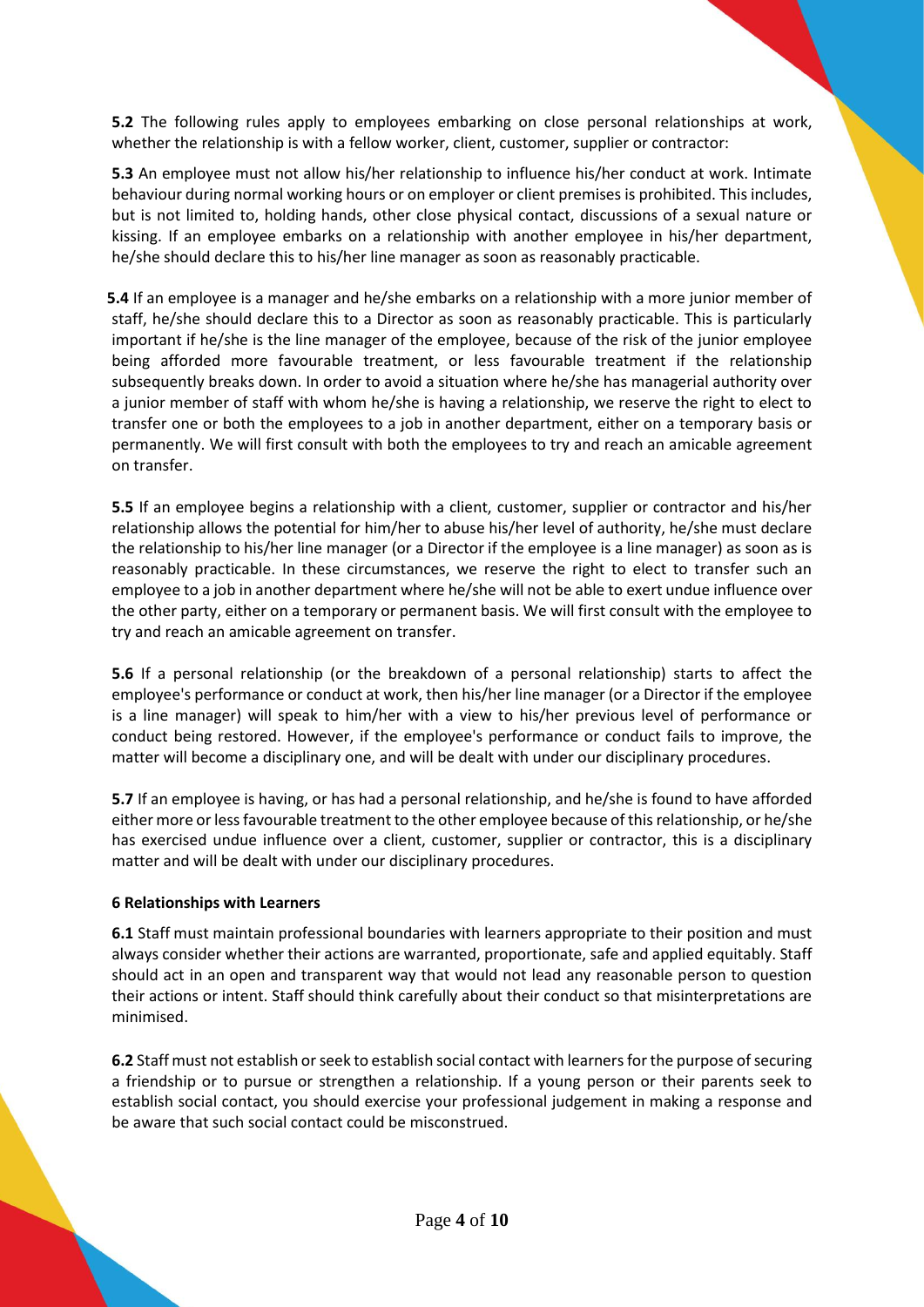**6.3** Staff must not develop personal relationships with learners or their parents/guardians that are known to them solely through their professional life.

**6.4** Working Together to Safeguard Children defines sexual abuse as ... 'forcing or enticing a child or young person to take part in sexual activities, not necessarily involving a high level of violence, whether or not the child is aware of what is happening. The activities may involve physical contact, including assault by penetration (for example, rape or oral sex) or non-penetrative acts such as masturbation, kissing, rubbing and touching outside of clothing. They may also include non-contact activities, such as involving children in looking at, or in the production of, sexual images, watching sexual activities, encouraging children to behave in sexually inappropriate ways, or grooming a child in preparation for abuse (including via the internet)'.

**6.4** Staff should be mindful of section 16 of The Sexual Offences Act 2003.

**6.5** Staff must not make sexual remarks to a learner, discuss their own sexual relationships with, or in the presence of, learners or discuss a learner's sexual relationships in an inappropriate setting or context.

**6.6** Contact with learners should be through Nulogic's authorised mechanisms i.e. company email addresses, ILPs, home/provision books. Personal phone numbers, personal email addresses or communication routes via all social media platforms should not be used and staff should not share their home address with learners or their parents. If contacted via an inappropriate route the member of staff must inform a Director immediately.

**6.7** Nulogic Training staff must not accept friend invitations or become friends with any learner or parents/guardians on any social media platform unless they know them personally and not through their professional life. Staff should also refrain from following them on Twitter or other similar social media accounts of learners or their parents. Staff must read the provision's e-safety policy carefully and follow all advice and guidance contained within it.

# **7 Infatuations**

**7.1** It is not unusual for learners or, sometimes, their parents to develop infatuations towards members of staff. All such situations must be responded to sensitively to maintain the dignity of those concerned.

**7.2** Staff should also be aware that such circumstances carry a high risk of words or actions being misinterpreted and for allegations to be made against staff. Any indications of an infatuation towards yourself or another member of staff must be reported to a Director.

#### **8 Gifts/Hospitality**

**8.1** Staff need to take care that they do not accept any gift/offer of hospitality that might be construed as a bribe by others or lead the giver to expect preferential treatment. However, there may be occasions where learners or parents wish to give a small token of appreciation to staff, for example at religious festivities or at the end of the year.

**8.2** It is unacceptable to receive gifts on a regular basis or to suggest to learners that gifts are appropriate or desired. Money must not be accepted as a gift. If you are unsure whether to accept a gift you should consult your line manager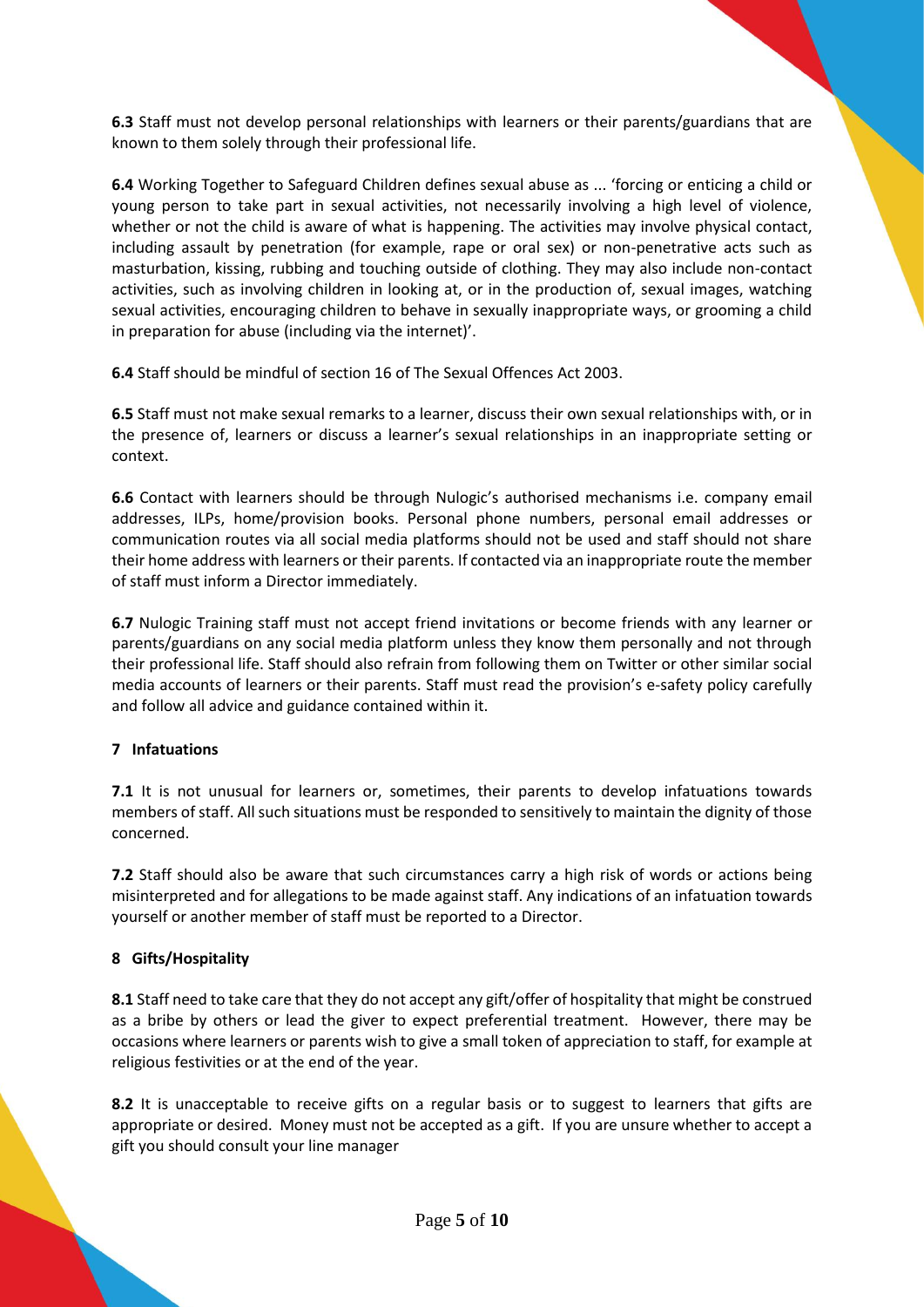**8.3** Staff must not accept significant gifts or hospitality from learners, parents, carers, actual or potential contractors or outside suppliers. All such gifts/offers of hospitality should be reported to your line manager and recorded.

**8.4** Personal gifts must not be given by staff to learners and any reward to learners should be in accordance with Nulogic's behaviour policy, recorded and not based on favouritism.

# **9 Physical Contact with Learners**

**9.1** There are occasions when it is entirely appropriate and proper for staff to have physical contact with learners, but it is crucial that they only do so in ways appropriate to their professional role. A 'no touch' approach is impractical for most staff and may in some circumstances be inappropriate. When physical contact is made with learners it should be in response to their needs at that time, of limited duration and appropriate to their age, stage of development, gender, ethnicity and background.

**9.2** Where feasible, staff should seek the child's permission before initiating contact. Staff should listen, observe and take note of the child's reaction or feelings and, so far as is possible, use a level of contact which is acceptable to the child for the minimum time necessary.

**9.3** It is not possible to be specific about the appropriateness of each physical contact, since an action that is appropriate with one child in one set of circumstances may be inappropriate in another, or with a different child. Staff should therefore, use their professional judgement at all times.

**9.4** Staff should be aware that even well intentioned physical contact may be misconstrued by the child, an observer or by anyone to whom this action is described. Staff should never touch a child in a way which may be considered indecent. Always be prepared to explain actions and accept that all physical contact be open to scrutiny. Staff must not engage in rough play, tickling or fun fights with learners.

**9.5** Extra caution should be exercised where a child is known to have suffered previous abuse or neglect. Such experiences may sometimes make a child exceptionally needy and demanding of physical contact and staff should respond sensitively by deterring the child through helping them to understand the importance of personal boundaries.

**9.6** Staff supervising physical activity and games should demonstrate the use of a particular piece of equipment/instrument on another member of staff if possible. However, they may be required to initiate physical contact with learners to support a child to perform a task safely, to demonstrate the use of a particular piece of equipment/instrument or to assist them with an exercise. Contact under these circumstances should be done with the learner's agreement, for the minimum time necessary and in an open environment. Staff should remain sensitive to any discomfort expressed verbally or non-verbally by the learner/student.

**9.7** Physical contact must never be secretive, for the gratification of the adult or represent a misuse of authority.

**9.8** If a member of staff believes that an action could be misinterpreted, the incident and circumstances should be reported to the Academy Manager, recorded and, if appropriate, a copy placed on the child's file.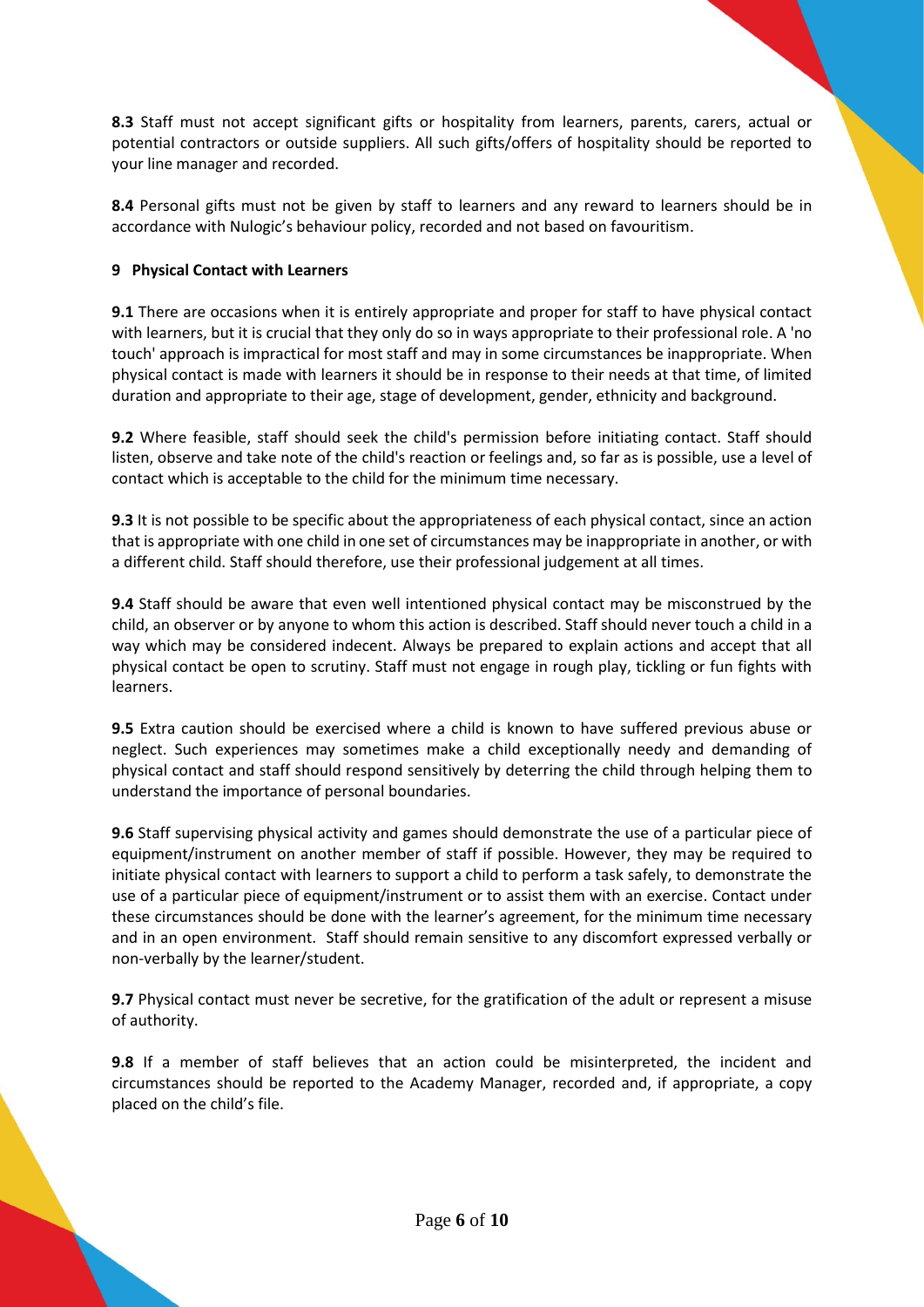#### **10 Child in Distress**

**10.1** There may be occasions when a learner is in distress and in need of comfort as a reassurance. This may include age appropriate physical contact. Staff should remain self-aware at all times in order that their contact is not threatening, intrusive or subject to misinterpretation.

10.2 If you have a particular concern about the need to provide this type of care and reassurance you should seek further advice from your line manager.

#### **11 Changing**

**11.1** Learners are entitled to respect whilst they are changing before or after practical sports sessions. However, there needs to be an appropriate level of supervision in order to safeguard young people and meet health and safety requirements. The supervision should be appropriate to the needs and age of the learners and sensitive to the potential for embarrassment.

#### **12 One to One Situations**

**12.1** Staff working individually with learners should be aware of the potential vulnerability of learners and staff in such situations. Staff should manage these situations with regard to the safety of the learner and to themselves.

**12.2** Individual work with learners should not be undertaken in isolated areas or rooms where there is no external viewing panel. Where it is necessary to close doors for reasons of confidentiality a colleague should be made aware of this and asked to remain vigilant.

#### **13 Transporting Learners**

**13.1** In certain circumstances it may be appropriate for staff to transport learners offsite, for example sports fixtures, outings or other out of provision activities. Your Academy Manager must oversee the plan and provide oversight of all transport arrangements and to respond to any difficulties that may arise.

**13.2** The Academy Manager should ensure that the transport arrangements and the vehicle meet all legal requirements. Staff should ensure that the driver has the appropriate license for the vehicle, that the vehicle is roadworthy, has a valid MOT certificate and is appropriately insured and that the maximum capacity is not exceeded.

**13.3** Staff should ensure that the driver is not distracted while the vehicle is in motion for any reason other than an emergency and should also ensure all passengers are wearing correctly fastened seatbelts.

**13.4** Prior to transporting learners offsite, consent must be obtained from learner parent/guardian and staff should be aware that the safety and welfare of the learners is their responsibility until this is safely passed back to their parent/guardian.

13.5 No learner should sit in the front seat of the travel arrangements and there should be 2 members of staff in the vehicle when transporting learners.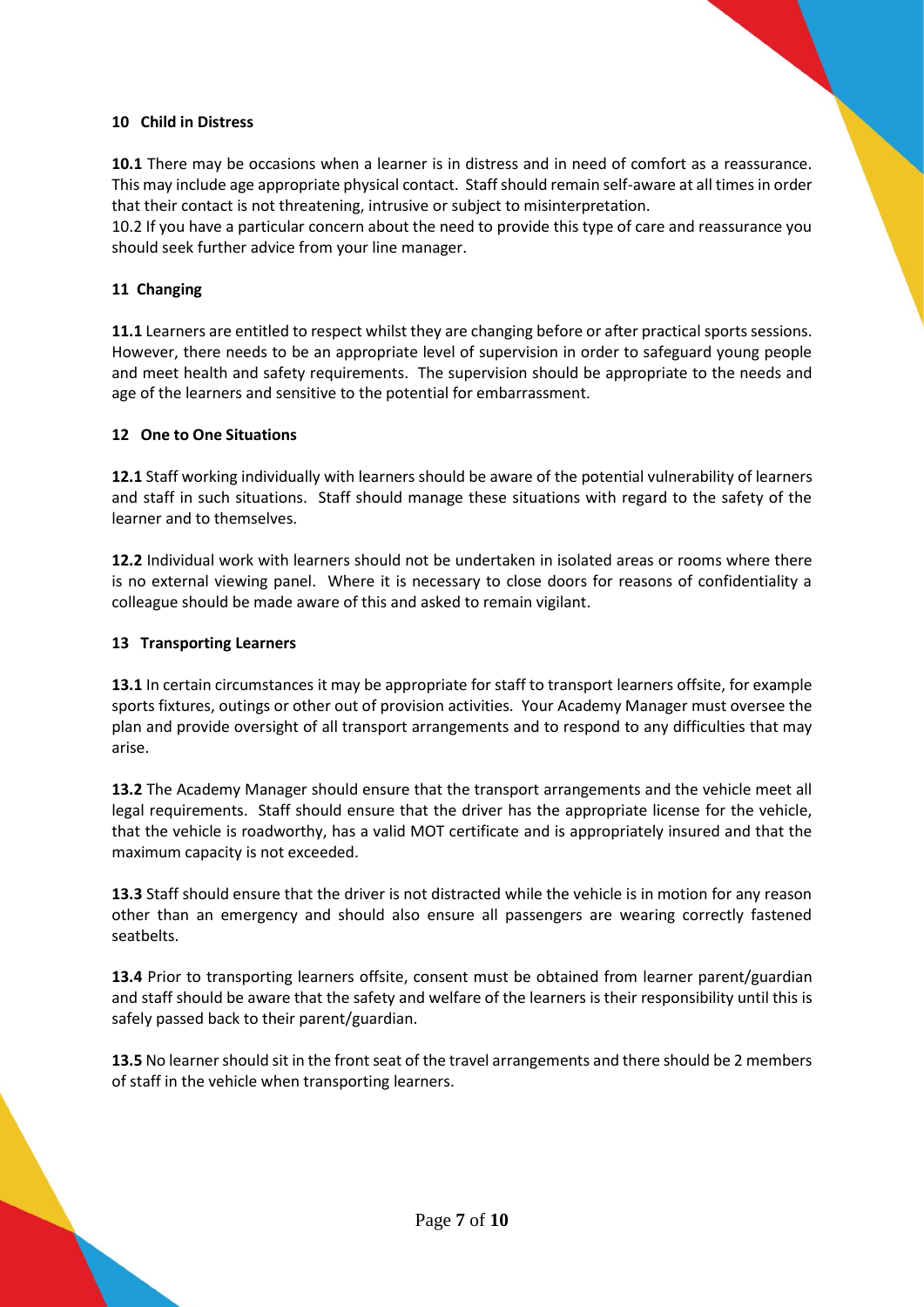# **14 E-Safety**

**14.1** Staff should follow Nulogic's E-Safety policy for staff at all times and have regard for Nulogic's E-Safety policy for learners.

**14.2** Staff must not engage in inappropriate use of social network sites which may bring themselves, the provision or the provision community into disrepute. Staff should adopt the highest security settings on any personal profiles they have.

**14.3** Staff should remain mindful of their digital footprint and exercise caution in all their use of social media or any other web-based presence they have. This includes written content, videos or photographs and views expressed either directly or by 'liking' certain pages or posts or following certain individuals or groups. Staff should exercise care when using dating websites where staff could encounter students.

**14.4** Staff must not make contact with learners, must not accept or initiate friend requests nor follow learners' or their guardians' accounts on any social media platform. Staff must not communicate with learners or their guardians via social media, websites, instant messenger accounts or text message. The only acceptable method of contact is via the use of company email accounts or telephone equipment.

**14.5** Staff should not make contact with learners' family members, accept or initiate friend requests or follow learners' family member's account on any social media platform.

**14.6** However, Nulogic acknowledges that staff who are also parents may wish to make contact with other parents, who are friends, over social media. Staff must exercise caution and professional judgement in these circumstances and should not have any contact with learners' family members via social media if that contact is likely to constitute a conflict of interest or call into question their objectivity.

**14.7** Mobile phones and personally-owned devices may not be used during provision hours or formal day time. They should be switched off (or silent) at all times. The Bluetooth functionality of a mobile phone should be switched off during the provision time and may not be used to send images or files to other mobile phones. Mobile phones and personal devices are not permitted to be used in certain areas within the provision's facilities such as classrooms and toilets.

**14.8** Mobile phones and personally-owned mobile devices brought in to the provision are the responsibility of the device owner. Nulogic accepts no responsibility for the loss, theft or damage of personally-owned mobile phones or mobile devices.

# **15 Photography, Video and Images of Children**

**15.1** Many of Nulogic's activities involve recording images as part of the qualification/training programme, to celebrate an achievement or to record evidence. In accordance with The Data Protection Act 1998 the image of a learner is personal data. Therefore, it is a requirement under the Act for consent to be obtained from the parent/guardian of a learner for any images made. It is also important to take into account the wishes of the learner, remembering that some learners do not wish to have their photograph taken or be filmed.

**15.2** Using images for publicity purposes will require the age-appropriate consent of the individual concerned and their parent/guardian. Images should not be displayed on websites, in publications or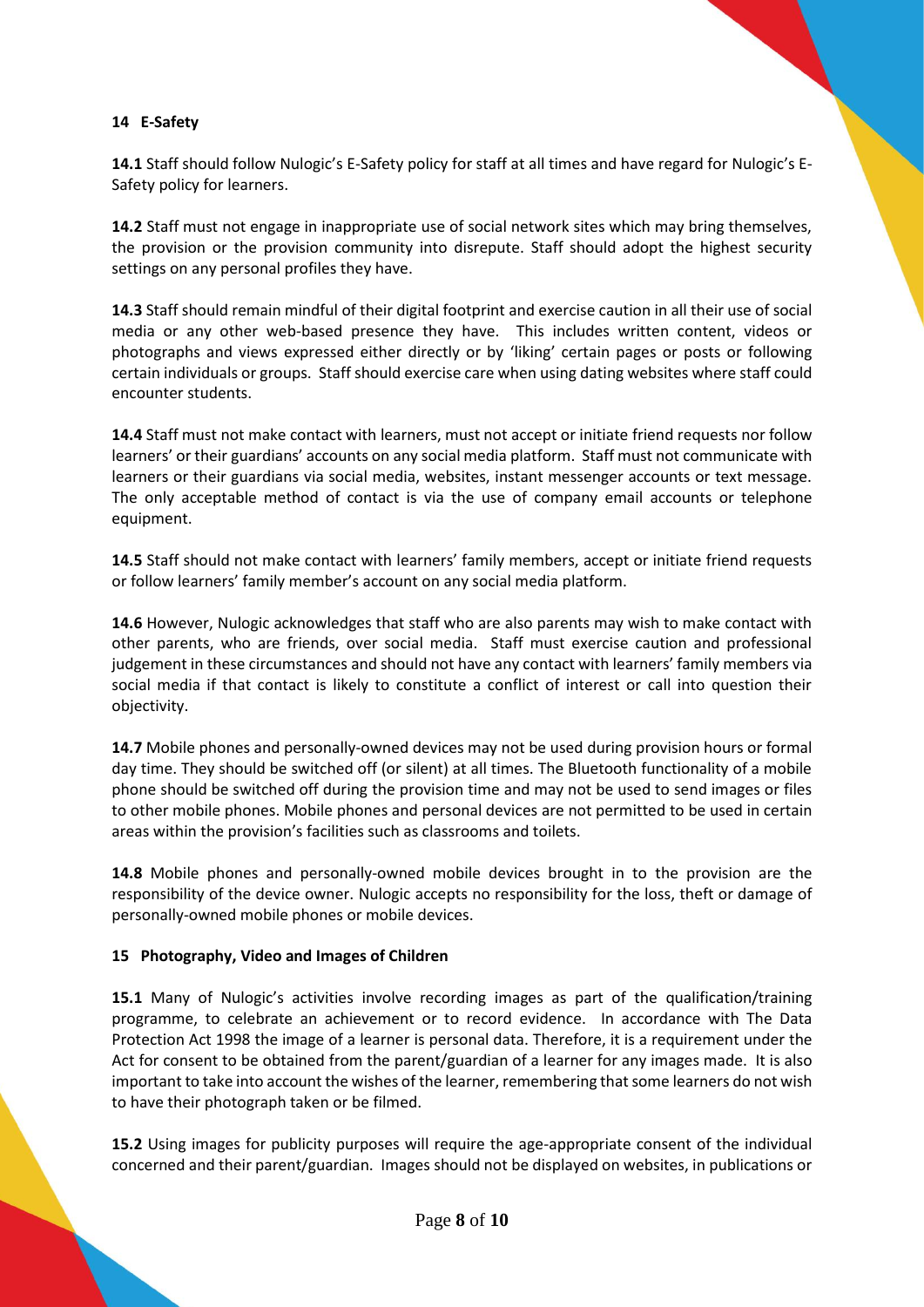in a public place without their consent. Staff should also be clear about the purpose of the activity and what will happen to the photographs/images/video footage when the lesson or activity is concluded.

**15.3** Photographs/stills or video footage of learners should only be taken using provision equipment for purposes authorised by the provision and should be stored securely and only on provision equipment.

**14.4** Staff should ensure that the Academy Manager or Line Manager is aware of the proposed use of photographic/video equipment and that this is recorded in lesson plans. All photographs/stills and video footage should be available for scrutiny and staff should be able to justify all images/video footage made.

**15.5** Staff should remain aware of the potential for images of learners to be misused to create indecent images of children and/or for grooming purposes. Therefore, careful consideration should be given to how activities which are being filmed or photographed are organised and undertaken.

Particular care should be given when filming or photographing young or vulnerable learners who may be unable to question how or why the activities are taking place. Staff should also be mindful that learners who have been abused through the use of video or photography may feel threatened by its use in a teaching environment.

# **16 Confidentiality**

**16.1** Members of staff may have access to confidential information about learners, their parents/guardians or their siblings. Staff must not reveal such information except to those colleagues who have a professional role in relation to the learner on a need to know basis.

**16.2** Staff should never use confidential or personal information about a learner or her/his family for their own, or others' advantage (including that of partners, friends, relatives or other organisations). Information must never be used to intimidate, humiliate, or embarrass the learner.

**16.3** All staff are likely at some point to witness actions which need to be confidential. For example, where a learner is bullied by another learner, this needs to be reported and dealt with in accordance with the appropriate procedure. It must not be discussed outside the provision, including with the learner's parent or guardian, nor with colleagues in the provision except by a senior member of staff with the appropriate authority to deal with the matter.

**16.4** Staff have a statutory obligation to share with Nulogic's Designated Safeguarding Lead (DSL) or Deputy Designated Safeguarding Lead (Deputy DSL) any information which gives rise to concern about the welfare or safety of a learner/student or that might suggest a learner/student is in need or at risk of significant harm. Staff should pass on information without delay in accordance with Nulogic's safeguarding policy and procedures and this should be recorded. Staff must never promise a learner that they will not act on or pass on any information that they are told by the learner.

**16.5** Staff should refer to the safeguarding document for information sharing: advice for practitioners providing safeguarding services for further guidance on information sharing. If you are in any doubt about whether to share you should seek guidance from the DSL or Deputy DSL.

**16.6** Any media or legal enquiries should be passed to the Academy Manager and only approved staff should communicate to the media about the company.